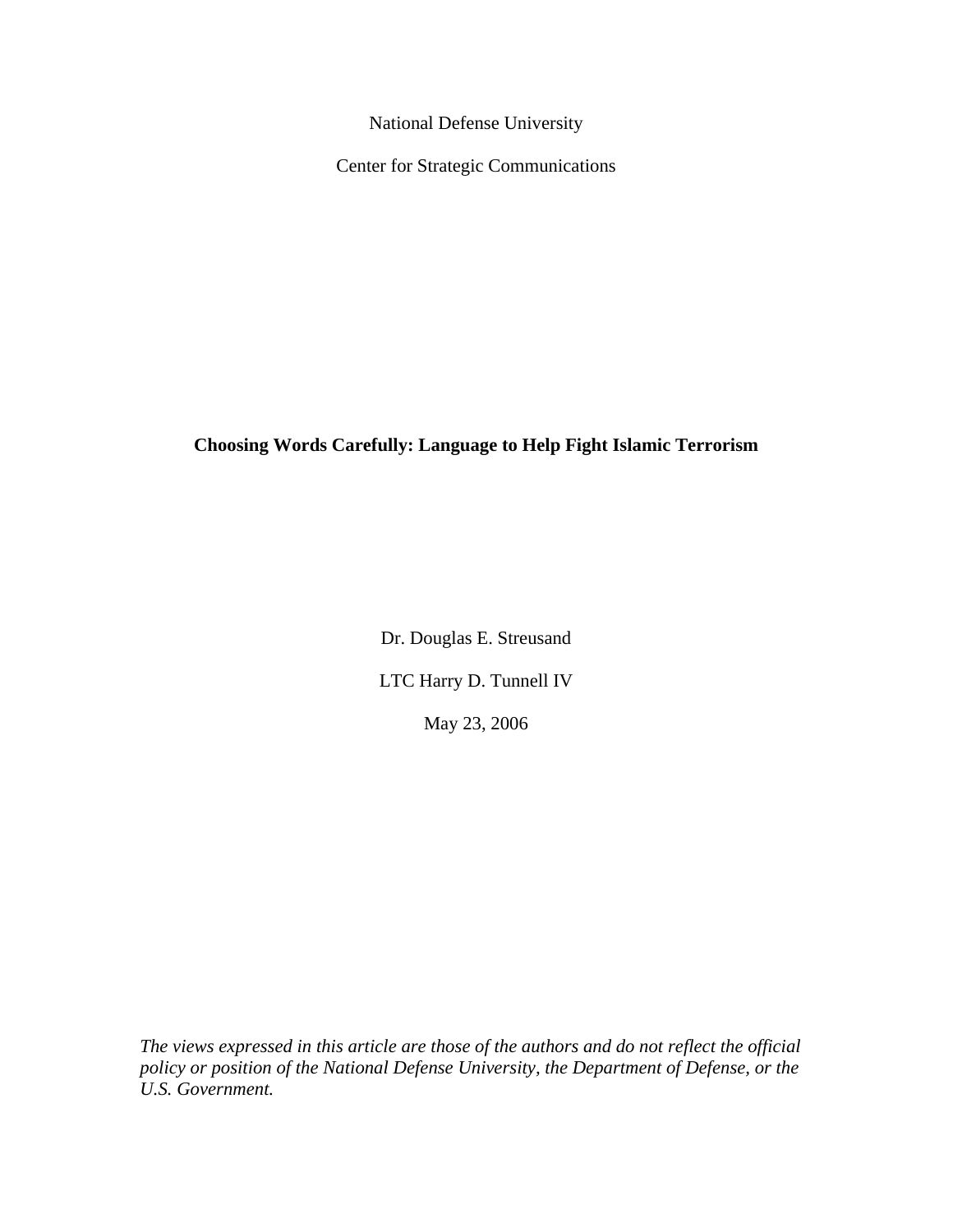The United States must do more to communicate its message. Reflecting on Bin Ladin's success in reaching Muslim audiences, Richard Holbrooke wondered, "How can a man in a cave outcommunicate the world's leading communications society?"[1](#page-1-0)

## **Use Precise Terms Precisely.**

The answer to Mr. Holbrooke's question is an unsophisticated one: Bin Ladin speaks in a language that his Muslim listeners understand. We, on the other hand, simply do not comprehend the meaning of many words that we use to describe the enemy. American leaders misuse language to such a degree that they unintentionally wind up promoting the ideology of the groups the United States is fighting.<sup>[2](#page-1-1)</sup> We cannot win wide-spread support throughout the Muslim world if we use terms that, to them, define the behavior of our enemies as moral. Because the Global War on Terrorism—or more precisely the war against Islamic totalitarian terrorism—includes a war of ideas, leaders, journalists, authors and speakers must use the most accurate terms to describe those ideas.

The responsibility for precision in expression rests with anyone who believes in the need to share information candidly. But for those unfamiliar with Islamic doctrine, history and tradition, it may often be necessary to rely on scholars or other experts about the Islamic world to provide one with the necessary guidance to help convey the message correctly. Muslims will ultimately determine whether the ideology of al-Qa`ida, its

<span id="page-1-0"></span> $\frac{1}{1}$ <sup>1</sup> National Commission on Terrorist Attacks Upon the United States, *The 9/11 Commission Report* (New York: W.W. Norton & Company, undated), 377.

<span id="page-1-1"></span><sup>&</sup>lt;sup>2</sup> The 9/11 Commission's own report is guilty of this by using *Jihad* (and other variations of the term such as *Jihadists*) throughout. Jihad, discussed more in detail later, does not have a negative connotation for most Muslims—even when combined with descriptions of terrorist purpose or action.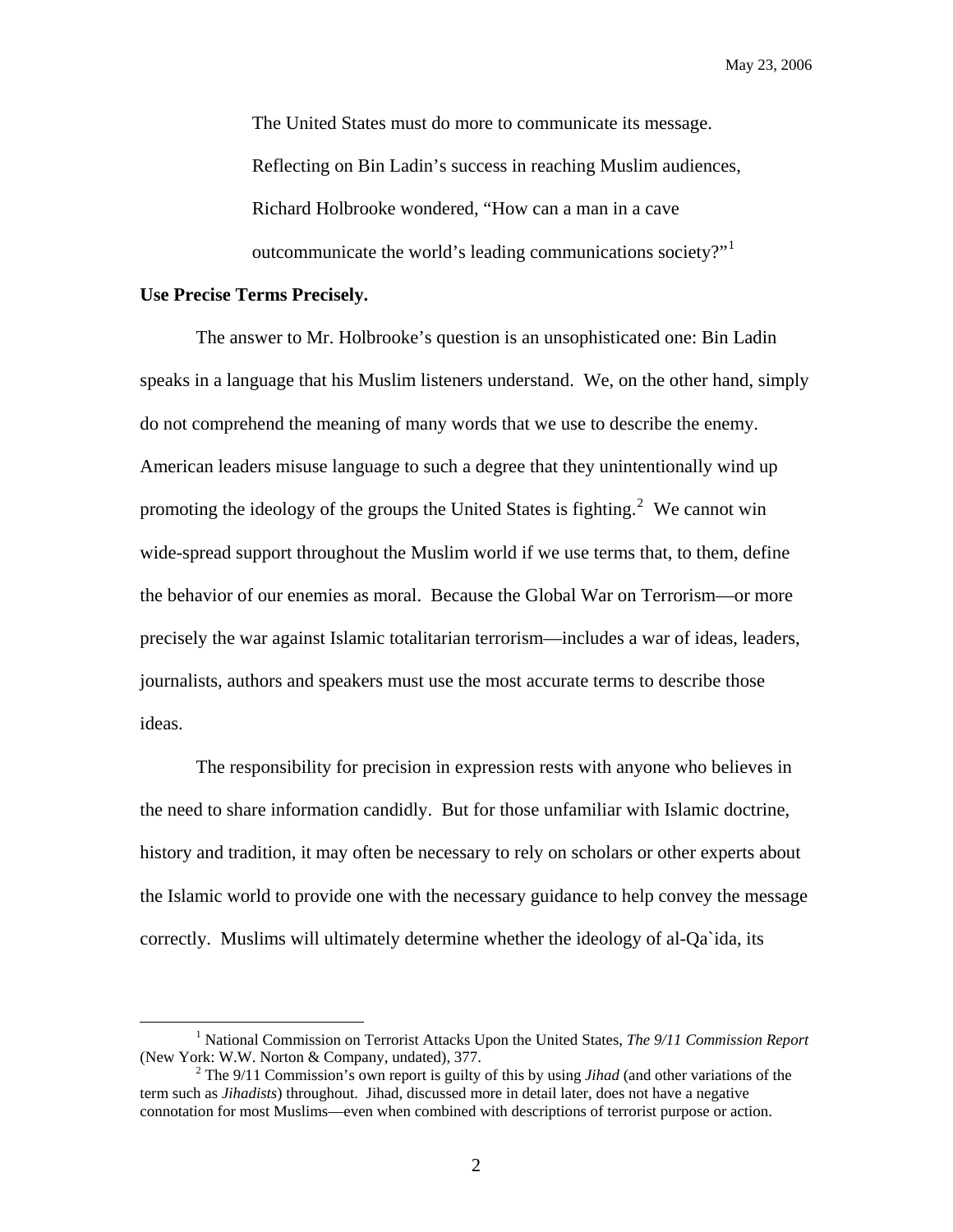affiliates, franchisees and fellow travelers represents authentic Islam or not, but the West can have enormous influence on their decisions.

Furthermore, it is important to make sure that the civilian community in the United States and that of our allies and coalition partners accurately understands the nature of the enemy that we are fighting. Unfortunately, Western governments, intellectuals and journalists commonly use words that inadvertently (or sometimes deliberately) authenticate the doctrines of our enemy as truly Islamic. Correcting this vocabulary is a necessary step to educate the wide-ranging groups who are affected by the war; to discredit those who either passively or actively, or wittingly or unwittingly support Islamic totalitarian terrorism; and to reveal the truly insidious nature of our enemy.

## **What Are We Really Saying?**

This essay discusses the most egregious and dangerous misuses of language regarding Islamic totalitarian terrorists; a comprehensive study would require a book. We begin with the word *jihad,* which literally means striving and generally occurs as part of the expression *jihad fi sabil illah*, striving in the path of God. Striving in the path of God is a duty of all Muslims. Calling our enemies jihadis and their movement a global jihad thus indicates that we recognize their doctrines and actions as being in the path of God and, for Muslims, legitimate. In short, we explicitly designate ourselves as the enemies of Islam.

Muslims have debated the meaning and application of the concept of jihad for centuries. Our application of the term to the actions of our enemies puts us on their side of the debate. We need not concern ourselves with the identification of the original or

3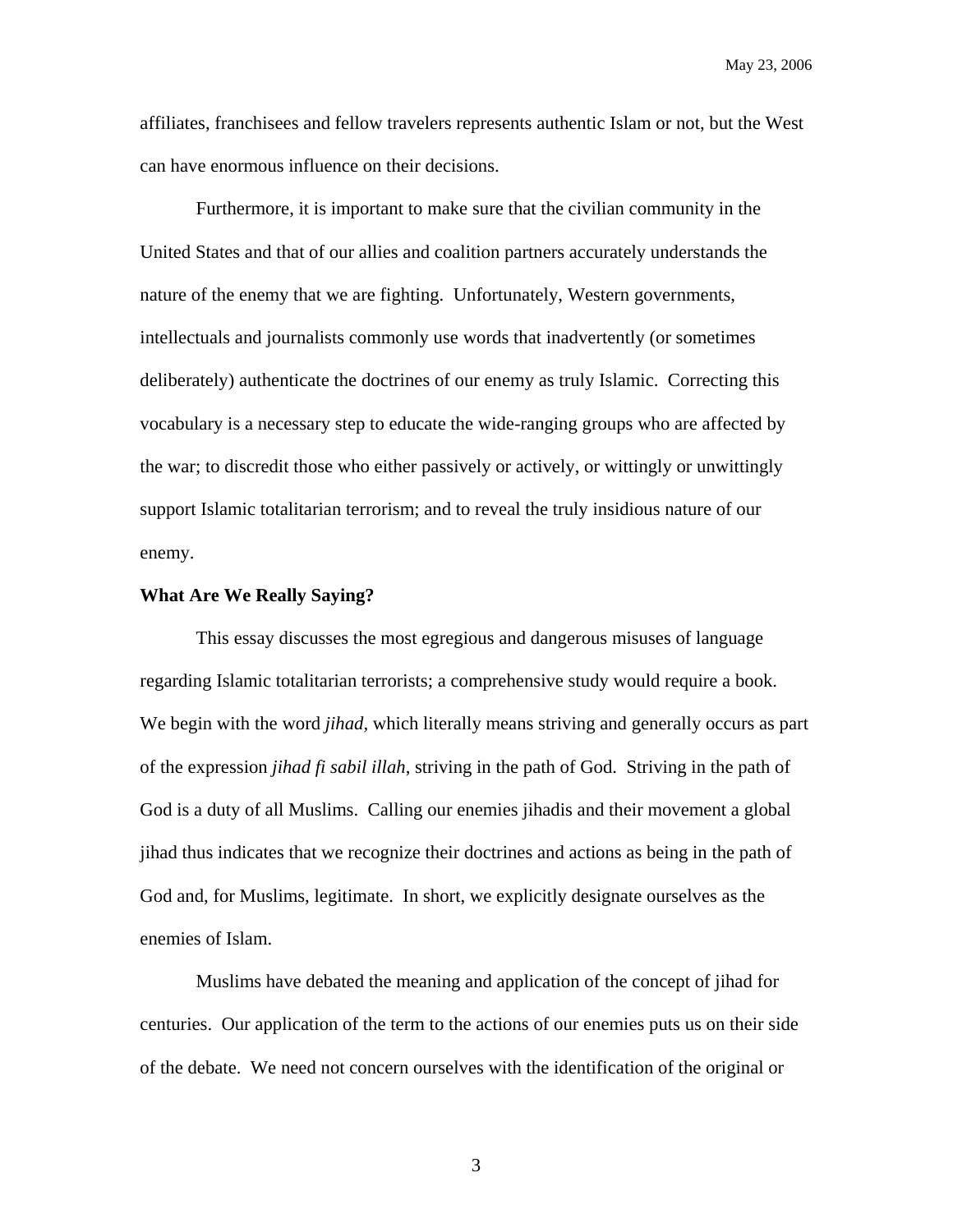legally correct meaning of the term; individual Muslims will make up their own minds. As Professor Streusand has previously written, "Classical texts speak only to, not for, contemporary Muslims." It is also important to note that opposing jihad, a basic principle of Islam, violates a classical text of our own. The United States Constitution *denies our government the ability to prohibit the free exercise of religion*; consequently, we should never use a term, such as jihad, that misstates our current and historical position on religion.

*Mujahid* (plural *mujahidin* or *mujahideen*): one who participates in jihad, and frequently translated in the American media as "holy warrior." The use of this term designates the activity of the enemy as jihad and thus legitimizes it. It was quite proper for us to describe the warriors who resisted the Soviet invasion of Afghanistan as mujahidin, many of whom are now our allies in Afghanistan. To extend the term to our current enemies dishonors our allies as well as authenticates our opponents as warriors for Islam. Even to a Western audience it can lend a sense of nobility to an otherwise ignoble enemy.

*Caliphate (khlilafa*): This term literally means successor and came to refer to the successors of the Prophet Muhammad as the political leaders of the Muslim community. Sunni Muslims traditionally regard the era of the first four caliphs (632-661) as an era of just rule. Accepting our enemies' description of their goal as the restoration of a historical caliphate again validates an aspect of their ideology. Al-Qa`ida's caliphate would not mean the re-establishment of any historical regime; it would be a global totalitarian state. Anyone who needs a preview of how such a state would act merely has to review the conduct of the Taliban in Afghanistan before September 11, 2001.

4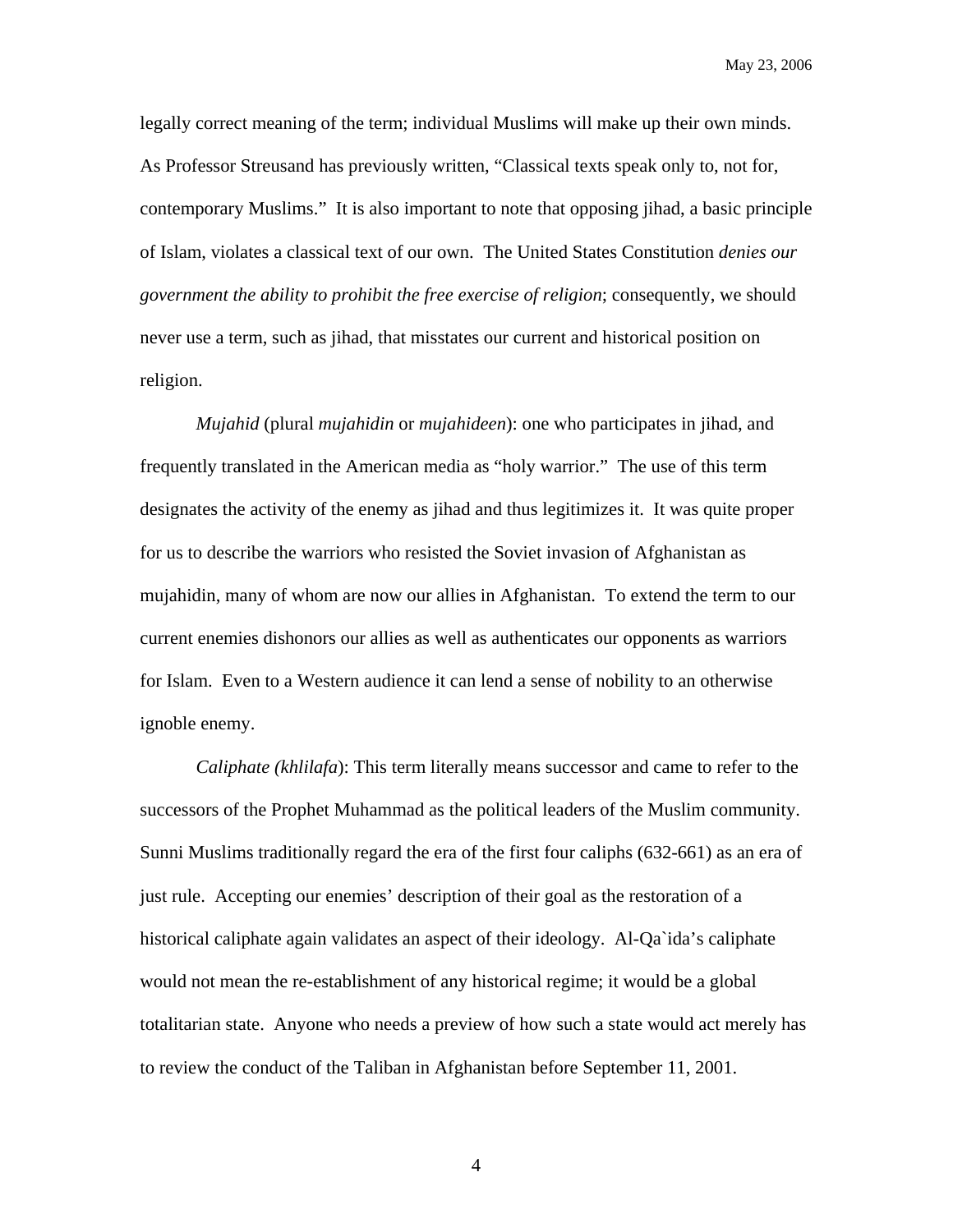*Allah:* the word Allah in Arabic means the God, nothing more, nothing less. It is not specifically Muslim; Arabic speaking Christians and Jews also use it. In English, Allah should be translated as God, not transliterated. While translation emphasizes the common heritage of Judaism, Christianity and Islam (the three faiths which identify their God as the God of Abraham) it does not imply that the Abrahamic faiths share identical concepts of God. Even though some Muslims use Allah rather than God in English, the practice exaggerates the divisions among Judaism, Christianity and Islam.<sup>[3](#page-4-0)</sup>

## **What Are the Right Words for the Job?**

Now that a few unsuitable word choices have been addressed, it is time to begin to identify the proper expressions to use whenever discussing the global Islamic totalitarian terrorist movement. Many of these terms will be unfamiliar to Westerners, but not to most Muslim audiences. Only those who *actively, passively or even unwittingly* support al-Qa`ida's (and similar groups) professed goals would find the terms, and their use by non-Muslims, offensive.

To refute challenges to the new context surrounding these expressions, any user of these terms must be able to define the words in order to defend their accuracy and the appropriateness of their use. Otherwise anyone who dares to define the enemy using its own Islamic language can be challenged by a variety of "pundits" who still see the struggle in terms of religion or poverty rather than political ideology; who despise Western society, capitalism or democracy; or who oppose the war for any other reason.

*Hirabah:* this word, which is derived from the Arabic root which refers to war or combat, means sinful warfare, warfare contrary to Islamic law. There is ample legal

<span id="page-4-0"></span> <sup>3</sup> <sup>3</sup> On this issue see Daniel Pipes, "Is Allah God," FrontPageMagazine.com, June 28, 2005, at <http://www.frontpagemag.com/Articles/ReadArticle.asp?ID=18577>.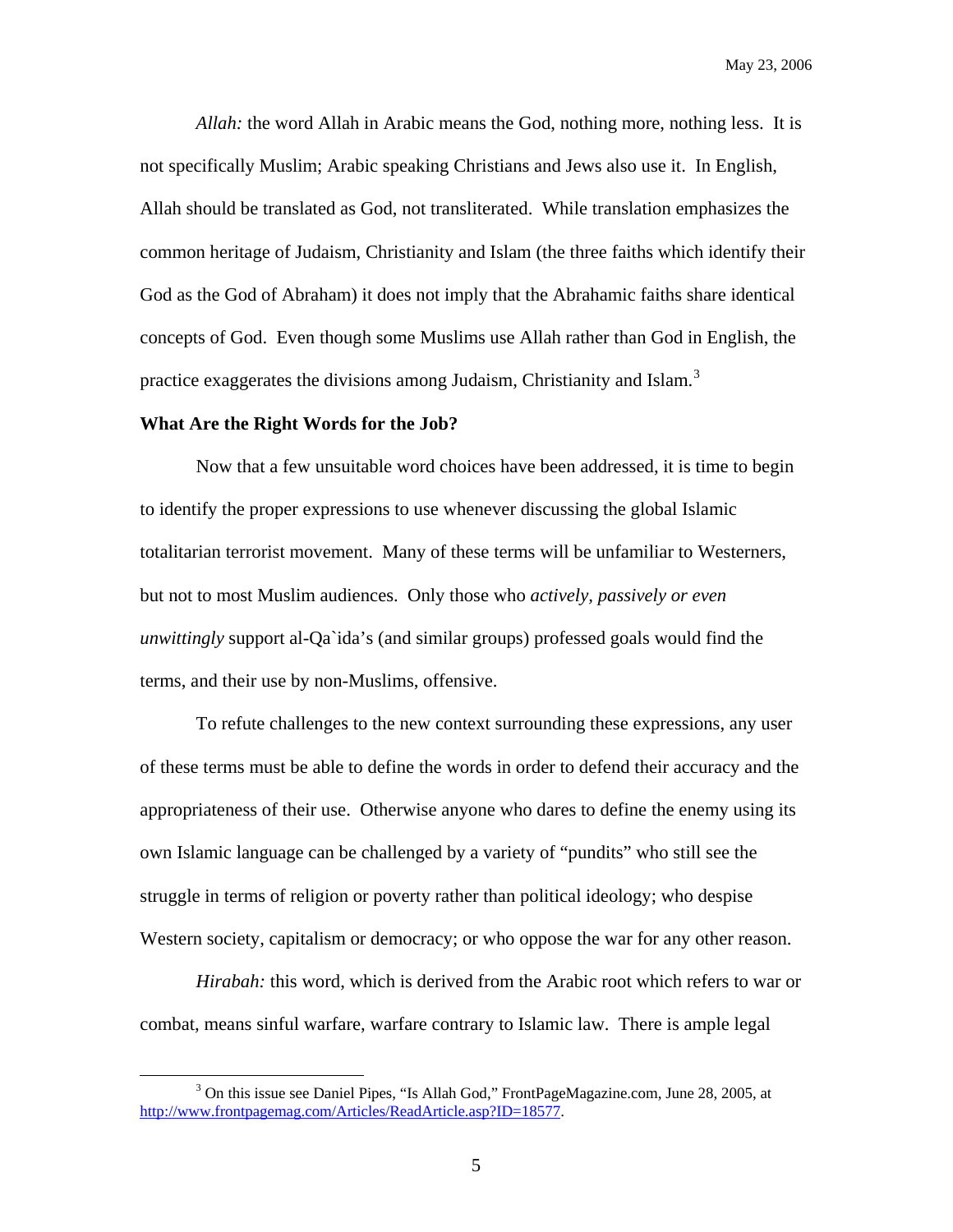justification for applying this term to Islamic totalitarian terrorists and no moral ambiguity in its connotation. We should describe the Islamic totalitarian movement as the global *hirabah*, not the global jihad.<sup>[4](#page-5-0)</sup>

*Mufsid (moofsid)*: this word refers to an evil or corrupt person; the plural is *mufsidun*. We call our enemies mufsidun, not jihadis, for two reasons. Again, there is no moral ambiguity and the specific denotation of corruption carries enormous weight in most of the Islamic world.

*Fitna/fattan: fitna* literally means temptation or trial, but has come to refer to discord and strife among Muslims; a *fattan* is a tempter or subversive. Applying these terms to our enemies and their works condemns their current activities as divisive and harmful.<sup>[5](#page-5-1)</sup> It also identifies them with movements and individuals in Islamic history with negative reputations such as the assassins of the Caliph `Uthman in 656, who created the first fissure in the political unity of the Muslim community

*Totalitarian:* calling our enemies totalitarian serves several purposes. There is no such thing as a benign totalitarianism. Totalitarianism is a Western invention and it appeared in the Islamic world as a result of Western influence (first fascist, then Marxist-

<span id="page-5-0"></span> $\frac{1}{4}$  James Guirard of the TrueSpeak Institute explains the reasons for using the term *hiraba*h rather than *jihad* in "Terrorism: Hirabah versus Jihad: Rescuing Jihad from the al-Qaeda Blasphemy," *American Muslim,* July-August, 2003 athttp://theamericanmuslim.org/2003jul\_comments.php?id=349\_0\_21\_0\_C. Guirard's approach underlies this entire article. 5

<span id="page-5-1"></span> $5$  For example the leader of al-Qa`ida in Iraq, Abu Musab al-Zarqawi, has stated that Shiites are *rafada* or rejecters of Islam. The Salafist Sunni terrorist groups, the most well-known of which is al-Qa`ida, do not recognize other traditional Islamic sects as acceptable or Muslims. Use of *rafada* is from Fouad Ajami, "Heart of Darkness," *Wall Street Journal*, September 28, 2005, pg.16. As cited in the on-line version of *The Early Bird*, <https://www.us.army.mil/suite/earlybird/sep2005/e20050928393978.html>, accessed September 28, 2005. The al-Qa`ida attack of civilian weddings at three hotels in Amman Jordan on November 9, 2005 is another case in point of terrorist attempts to promote discord among Muslims. The attacks killed 57 people and wounded 115, the majority of whom were Jordanian and Palestinian. Direct attacks by al-Qa`ida in Iraq against Shiite holy sites throughout Iraq continue as of February 28, 2006.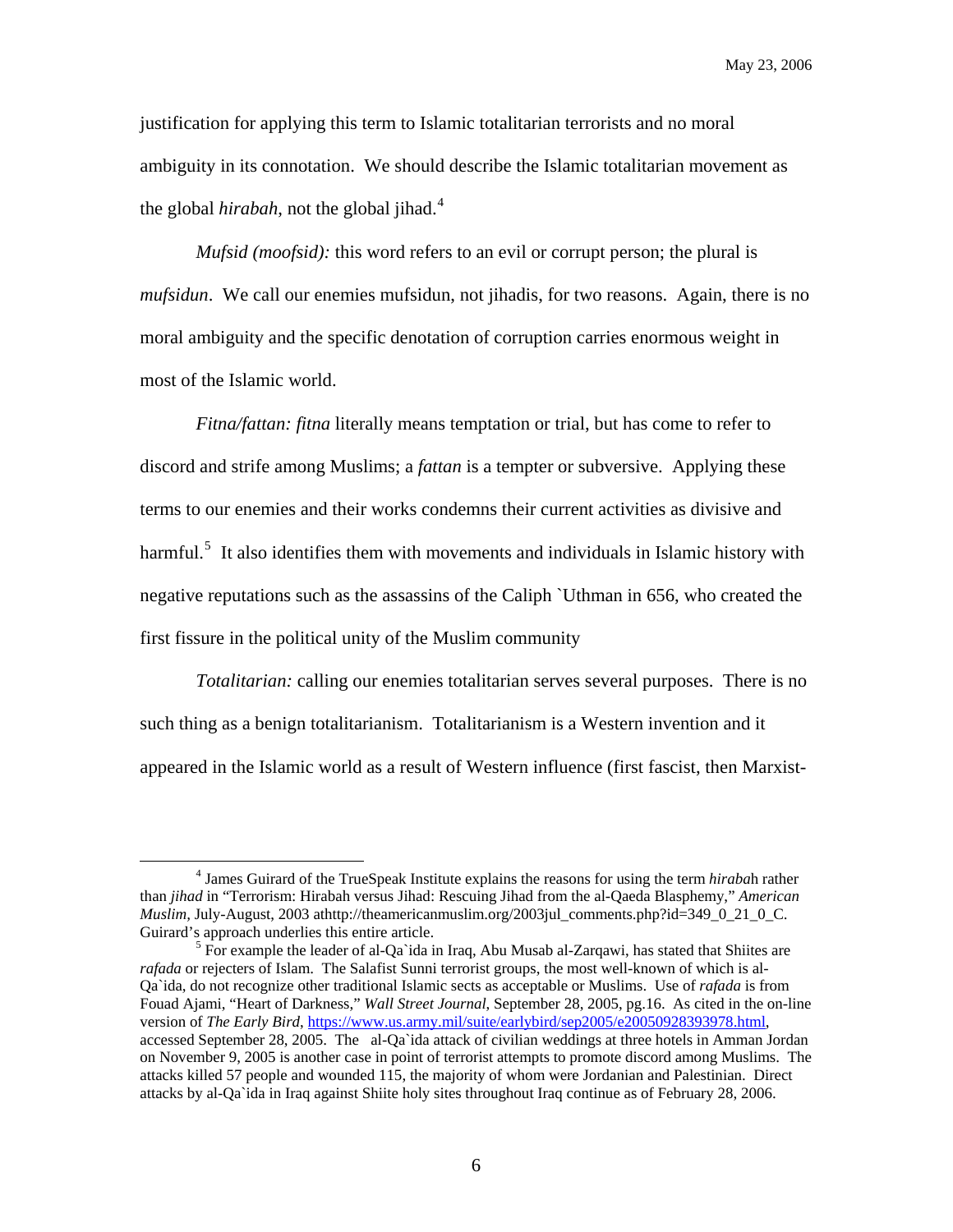Leninist). It is also in direct contrast to the idea that the enemy would actually establish a caliphate if they defeat the United States, our allies and coalition partners.

## **Not the Last Word, Just the Beginning.**

This essay is neither definitive nor complete. It is only the beginning of a "primer" of the terminology used to describe Islamic totalitarian movements. There should be far more discussion about the right words to use to describe the variety of threats posed by transnational terrorists—Islamic groups and others. This article, we hope will help jumpstart the discourse.

Notwithstanding the fact that this article is a small beginning, the terms proposed herein should become an indispensable part of the vocabulary of America's leaders, reporters and friends immediately. The wrong terms promote the idea that terrorist elements represent legitimate Islamic concepts, which in turn might aid in the enemy recruitment of disenfranchised Muslims because we have identified to them a seemingly "traditional" outlet through which they can voice their dissatisfaction. It is essential to use the right language to address worldwide problems so that various audiences—which include the American-Muslim community—understand the full scope of the problem and are intellectually able to identify with potential solutions that are reasonable and ethical.

This paper offers word choices not just for public officials and correspondents but even students in the classroom and others studying terrorism. In fact, anyone who is interested in current events should have some familiarity with these words as well as the concepts and new dialogue they represent. We must use the right turn of phrase whenever attempting to inform and educate; language is a key component for us to be

7